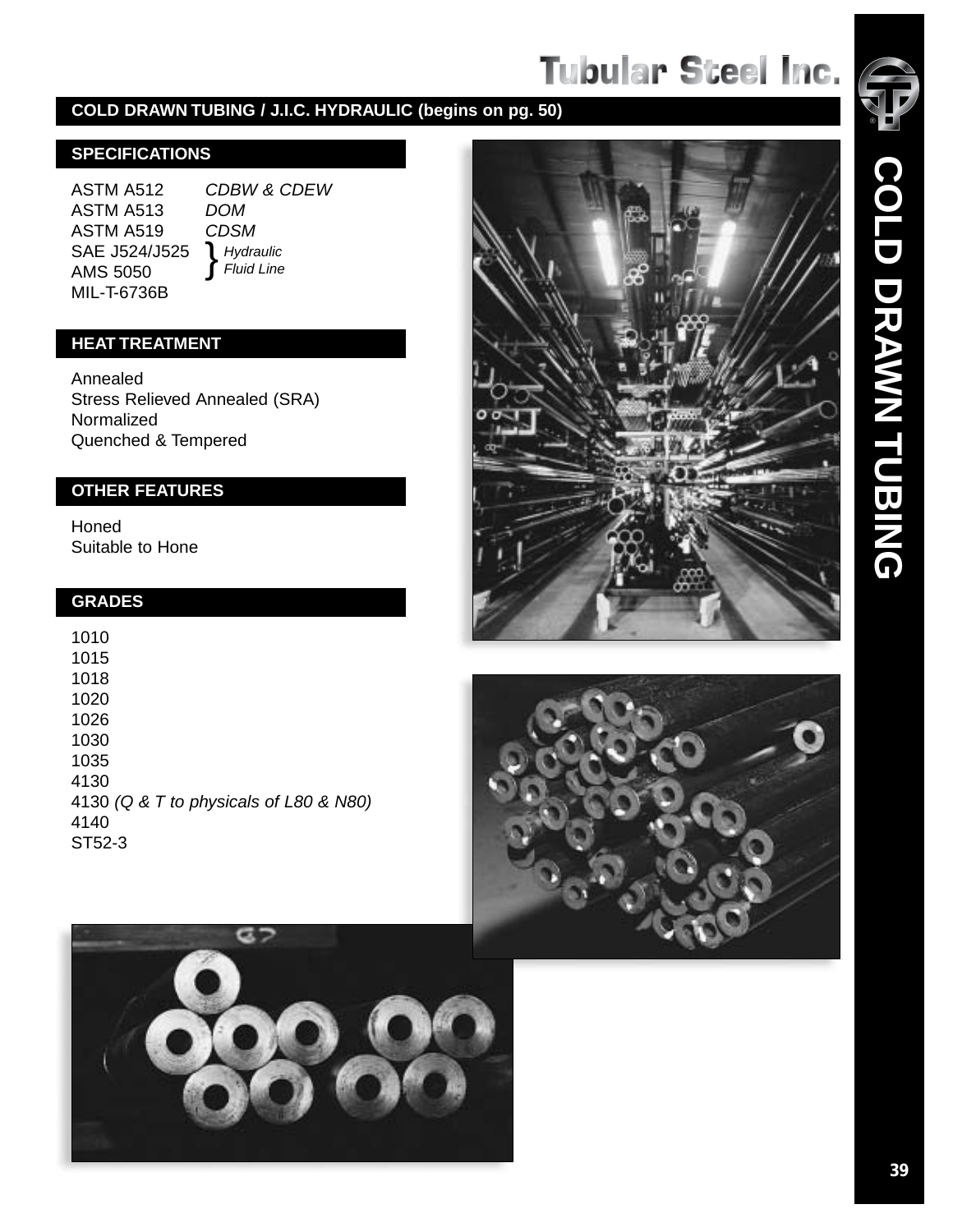

**COLD DRAWN MECHANICAL ALLOY TUBING - GRADE 4130**

| Ξ           |        |    |
|-------------|--------|----|
|             | O.D.   | W. |
| <b>NANA</b> | 1.000" |    |
|             | 1.125" |    |
|             |        |    |
|             |        |    |
|             | 1.250" |    |
|             | 1.500" |    |
|             |        |    |
|             | 1.625" |    |
|             | 1.750" |    |
|             |        |    |
|             | 1.875" |    |
|             | 2.000" |    |
|             | 2.125" |    |
|             | 2.250" |    |
|             |        |    |
|             | 2.375" |    |

2.500"

2.625"

2.750" 2.875"

3.000"

3.063" 3.109"  $3.120"$ 

| O.D.   | <b>WALL</b> | I.D.   | WT./FT. | O.D.   | <b>WALL</b>          | I.D.   | WT./FT. |
|--------|-------------|--------|---------|--------|----------------------|--------|---------|
| 1.000" | 0.065"      | 0.870" | 0.65    | 3.125" | 0.312"               | 2.501  | 9.37    |
| 1.125" | 0.125"      | 0.875" | 1.34    | 3.250" | 0.438"               | 2.374" | 13.15   |
|        | 0.188"      | 0.749" | 1.88    |        | 0.500"               | 2.250" | 14.69   |
|        | 0.250"      | 0.625" | 2.34    | 3.375" | 0.500"               | 2.375" | 15.35   |
| 1.250" | 0.065"      | 1.120" | 0.82    | 3.438" | 0.594"               | 2.250" | 18.04   |
| 1.500" | 0.065"      | 1.370" | 1.00    | 3.500" | 0.219"               | 3.062" | 7.67    |
|        | 0.237"      | 1.026" | 3.20    |        | 0.250"               | 3.000" | 8.68    |
| 1.625" | 0.375"      | 0.875" | 5.01    |        | 0.375"               | 2.750" | 12.52   |
| 1.750" | 0.065"      | 1.620" | 1.17    |        | 0.530"               | 2.440" | 16.81   |
|        | 0.188"      | 1.374" | 3.14    | 3.560" | 0.650"               | 2.260" | 20.20   |
| 1.875" | 0.125"      | 1.625" | 0.81    | 3.625" | 0.250"               | 3.125" | 9.01    |
| 2.000" | 0.250"      | 1.500" | 4.67    | 3.688" | 0.625"               | 2.438" | 20.45   |
| 2.125" | 0.250"      | 1.625" | 5.01    | 3.750" | 0.219"               | 3.312" | 8.26    |
| 2.250" | 0.250"      | 1.750" | 5.34    | 4.000" | $0.188$ <sup>"</sup> | 3.624" | 7.65    |
|        | 0.375"      | 1.500" | 7.51    |        | 0.250"               | 3.500" | 10.01   |
| 2.375" | 0.240"      | 1.895" | 5.47    |        | 0.500"               | 3.000" | 18.69   |
|        | 0.312"      | 1.751" | 6.87    |        | 0.750"               | 2.500" | 26.03   |
| 2.500" | 0.250"      | 2.000" | 6.01    | 4.250" | 0.250"               | 3.750" | 10.68   |
|        | 0.750"      | 1.000" | 14.02   | 4.750" | 0.500"               | 3.750" | 22.70   |
| 2.625" | 0.313"      | 1.999" | 7.73    | 5.000" | 0.250"               | 4.500" | 12.68   |
|        | 0.500"      | 1.625" | 11.35   |        | 0.375"               | 4.250" | 18.52   |
| 2.750" | 0.188"      | 2.374" | 5.14    | 6.250" | 0.563"               | 5.124" | 34.20   |
| 2.875" | 0.375"      | 2.125" | 10.01   | 6.500" | 0.500"               | 5.500" | 32.04   |
|        | 0.438"      | 1.999" | 11.40   |        | 0.625"               | 5.250" | 39.22   |
| 3.000" | 0.188"      | 2.624" | 5.65    |        | 0.750"               | 5.000" | 46.06   |
|        | 0.250"      | 2.500" | 7.34    | 6.750" | 0.625"               | 5.500" | 40.88   |
| 3.063" | 0.469"      | 2.125" | 12.99   | 7.750" | 0.750"               | 6.250" | 56.07   |
| 3.109" | 0.334"      | 2.441" | 9.90    | 8.000" | 0.750"               | 6.500" | 58.07   |
| 3.120" | 0.360"      | 2.400" | 10.61   |        | 0.875"               | 6.250" | 66.58   |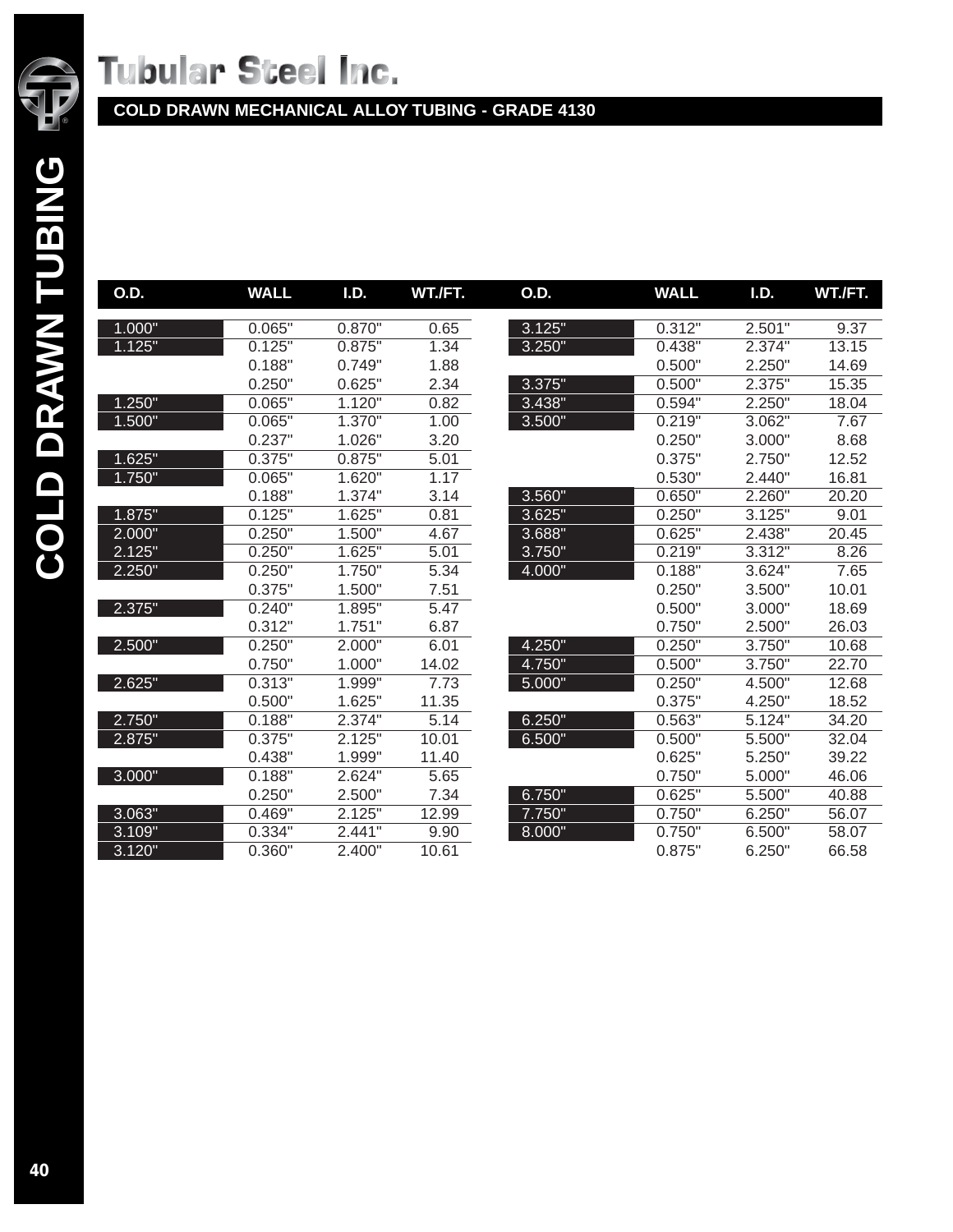| O.D.  | <b>WALL</b> | I.D.  | WT./FT. | <b>O.D.</b>   | <b>WALL</b> | I.D.  | WT./FT. |
|-------|-------------|-------|---------|---------------|-------------|-------|---------|
| .250" | .035"       | .180" | 0.080   | .750" (cont.) | .083"       | .584" | 0.591   |
|       | .049"       | .152" | 0.105   |               | .095"       | .560" | 0.665   |
| .312" | .035"       | .242" | 0.104   |               | .109"       | .532" | 0.746   |
|       | .049"       | .214" | 0.138   |               | .120"       | .510" | 0.807   |
|       | .065"       | .182" | 0.171   |               | .125"       | .500" | 0.834   |
| .375" | .035"       | .305" | 0.127   |               | .134"       | .482" | 0.882   |
|       | .049"       | .277" | 0.171   |               | .156"       | .438" | 0.990   |
|       | .058"       | .259" | 0.196   |               | .188"       | .374" | 1.128   |
|       | .065"       | .245" | 0.215   |               | .219"       | .312" | 1.242   |
| .438" | .058"       | .322" | 0.235   | .875"         | .065"       | .745" | 0.562   |
|       | .065"       | .308" | 0.259   |               | .083"       | .709" | 0.702   |
|       | .109"       | .220" | 0.383   |               | .095"       | .685" | 0.791   |
| .500" | .035"       | .430" | 0.174   |               | .109"       | .657" | 0.892   |
|       | .049"       | .402" | 0.236   |               | .120"       | .635" | 0.968   |
|       | .058"       | .384" | 0.274   |               | .125"       | .625" | 1.000   |
|       | .065"       | .370" | 0.302   |               | .134"       | .607" | 1.060   |
|       | .072"       | .356" | 0.329   |               | .156"       | .563" | 1.198   |
|       | .083"       | .334" | 0.370   |               | .188"       | .499" | 1.379   |
|       | .095"       | .310" | 0.411   |               | .219"       | .437" | 1.534   |
|       | .109"       | .282" | 0.455   | .840"         | .147"       | .546" | 1.088   |
|       | .120"       | .260" | 0.487   | .938"         | .095"       | .748" | 0.855   |
| .562" | .065"       | .433" | 0.346   |               | .109"       | .720" | 0.964   |
|       | .083"       | .397" | 0.425   |               | .120"       | .698" | 1.048   |
|       | .095"       | .373" | 0.475   |               | .134"       | .670" | 1.150   |
|       | .120"       | .323" | 0.568   |               | .156"       | .626" | 1.303   |
| .625" | .035"       | .555" | 0.221   |               | .188"       | .562" | 1.506   |
|       | .049"       | .527" | 0.301   | 1.000"        | .058"       | .884" | 0.584   |
|       | .058"       | .509" | 0.351   |               | .065"       | .870" | 0.649   |
|       | .065"       | .495" | 0.389   |               | .083"       | .834" | 0.813   |
|       | .083"       | .459" | 0.480   |               | .072"       | .856" | 0.714   |
|       | .095"       | .435" | 0.538   |               | .095"       | .819" | 0.918   |
|       | .109"       | .407" | 0.601   |               | .109"       | .782" | 1.037   |
|       | .120"       | .385" | 0.647   |               | .120"       | .760" | 1.128   |
|       | .156"       | .313" | 0.781   |               | .125"       | .750" | 1.168   |
|       | .188"       | .249" | 0.877   |               | .134"       | .732" | 1.239   |
| .688" | .065"       | .558" | 0.432   |               | .156"       | .688" | 1.406   |
|       | .083"       | .522" | 0.536   |               | .188"       | .624" | 1.630   |
|       | .109"       | .470" | 0.674   |               | .219"       | .562" | 1.827   |
|       | .120"       | .448" | 0.728   |               | .250"       | .500" | 2.003   |
| .750" | .065"       | .620" | 0.476   |               | .313"       | .375" | 2.293   |
|       | .072"       | .606" | 0.521   | 1.050"        | .154"       | .742" | 1.474   |

® COLD DRAWN TUBING **COLD DRAWN TUBING**

 $\sqrt{2}$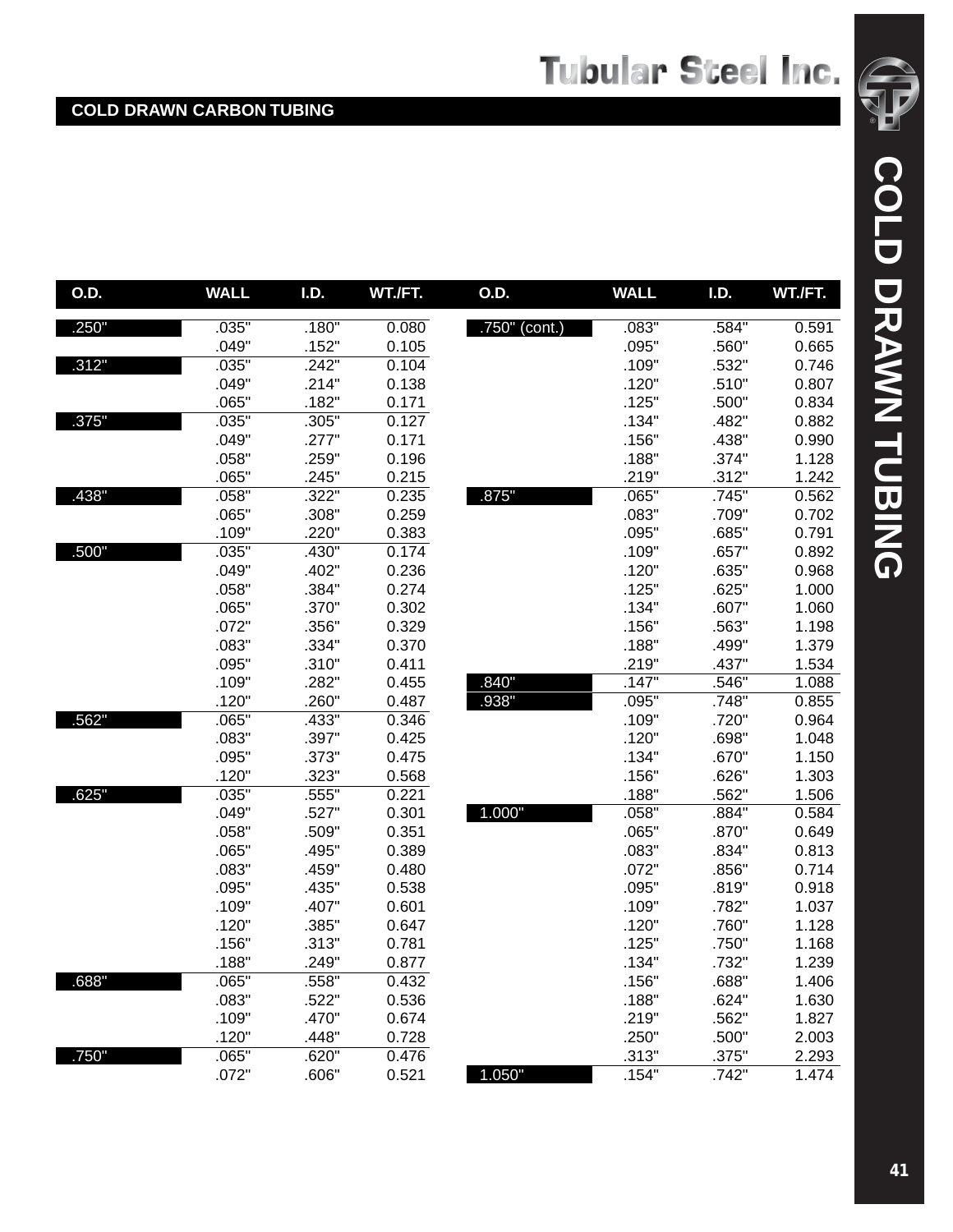

| O.D.   | <b>WALL</b> | I.D.   | WT./FT. | O.D.           | <b>WALL</b> | I.D.   | WT./FT. |
|--------|-------------|--------|---------|----------------|-------------|--------|---------|
|        |             |        |         |                |             |        |         |
| 1.062" | .095"       | .873"  | 0.982   | 1.312" (cont.) | .250"       | .813"  | 2.838   |
|        | .120"       | .823"  | 1.209   | 1.375"         | .095"       | 1.185" | 1.299   |
|        | .134"       | .795"  | 1.330   |                | .109"       | 1.157" | 1.438   |
|        | .156"       | .751"  | 1.511   |                | .120"       | 1.135" | 1.608   |
|        | .188"       | .687"  | 1.757   |                | .125"       | 1.125" | 1.669   |
|        | .250"       | .563"  | 2.171   |                | .134"       | 1.107" | 1.776   |
|        | .375"       | .312"  | 2.503   |                | .156"       | 1.063" | 2.031   |
| 1.125" | .065"       | .995"  | 0.736   |                | .188"       | .999"  | 2.383   |
|        | .083"       | .959"  | 0.924   |                | .250"       | .875"  | 3.004   |
|        | .095"       | .935"  | 1.054   |                | .312"       | .751"  | 3.550   |
|        | .109"       | .907"  | 1.183   |                | .375"       | .625"  | 4.005   |
|        | .120"       | .885"  | 1.288   | 1.438"         | .148"       | 1.142" | 2.039   |
|        | .125"       | .875"  | 1.335   |                | .156"       | 1.126" | 2.136   |
|        | .134"       | .857"  | 1.418   |                | .188"       | 1.062" | 2.510   |
|        | .156"       | .813"  | 1.614   |                | .250"       | .938"  | 3.172   |
|        | .188"       | .749"  | 1.881   |                | .281"       | .876"  | 3.471   |
|        | .172"       | .781"  | 1.751   |                | .344"       | .750"  | 4.019   |
|        | .219"       | .687"  | 2.119   |                | .375"       | .688"  | 4.257   |
|        | .250"       | .625"  | 2.336   | 1.500"         | .065"       | 1.370" | 0.996   |
| 1.188" | .120"       | .948"  | 1.369   |                | .083"       | 1.344" | 1.256   |
|        | .156"       | .876"  | 1.719   |                | .095"       | 1.310" | 1.426   |
|        | .188"       | .812"  | 2.008   |                | .109"       | 1.282" | 1.619   |
|        | .250"       | .688"  | 2.504   |                | .120"       | 1.260" | 1.769   |
| 1.250" | .065"       | 1.120" | 0.823   |                | .125"       | 1.250" | 1.836   |
|        | .083"       | 1.084" | 1.035   |                | .134"       | 1.232" | 1.955   |
|        | .095"       | 1.060" | 1.172   |                | .156"       | 1.188" | 2.239   |
|        | .109"       | 1.032" | 1.323   |                | .188"       | 1.124" | 2.634   |
|        | .120"       | 1.010" | 1.448   |                | .219"       | 1.062" | 2.996   |
|        | .125"       | 1.000" | 1.502   |                | .247"       | 1.005" | 3.212   |
|        | .134"       | .982"  | 1.597   |                | .250"       | 1.000" | 3.338   |
|        | .156"       | .938"  | 1.823   |                | .281"       | .938"  | 3.658   |
|        | .188"       | .874"  | 2.132   |                | .375"       | .750"  | 4.506   |
|        | .219"       | .812"  | 2.411   |                | .438"       | .629"  | 4.968   |
|        | .250"       | .750"  | 2.670   |                | .500"       | .500"  | 5.340   |
|        | .281"       | .688"  | 2.908   | 1.562"         | .095"       | 1.373" | 1.489   |
|        | .313"       | .624"  | 3.132   |                | .120"       | 1.323" | 1.849   |
|        | .375"       | .500"  | 3.504   |                | .172"       | 1.219" | 2.553   |
| 1.312" | .109"       | 1.094" | 1.400   |                | .188"       | 1.187" | 2.761   |
|        | .120"       | 1.073" | 1.529   |                | .219"       | 1.125" | 3.144   |
|        | .134"       | 1.045" | 1.687   |                | .095"       | .873"  | 0.982   |
|        | .188"       | .937"  | 2.259   |                | .250"       | 1.063" | 3.506   |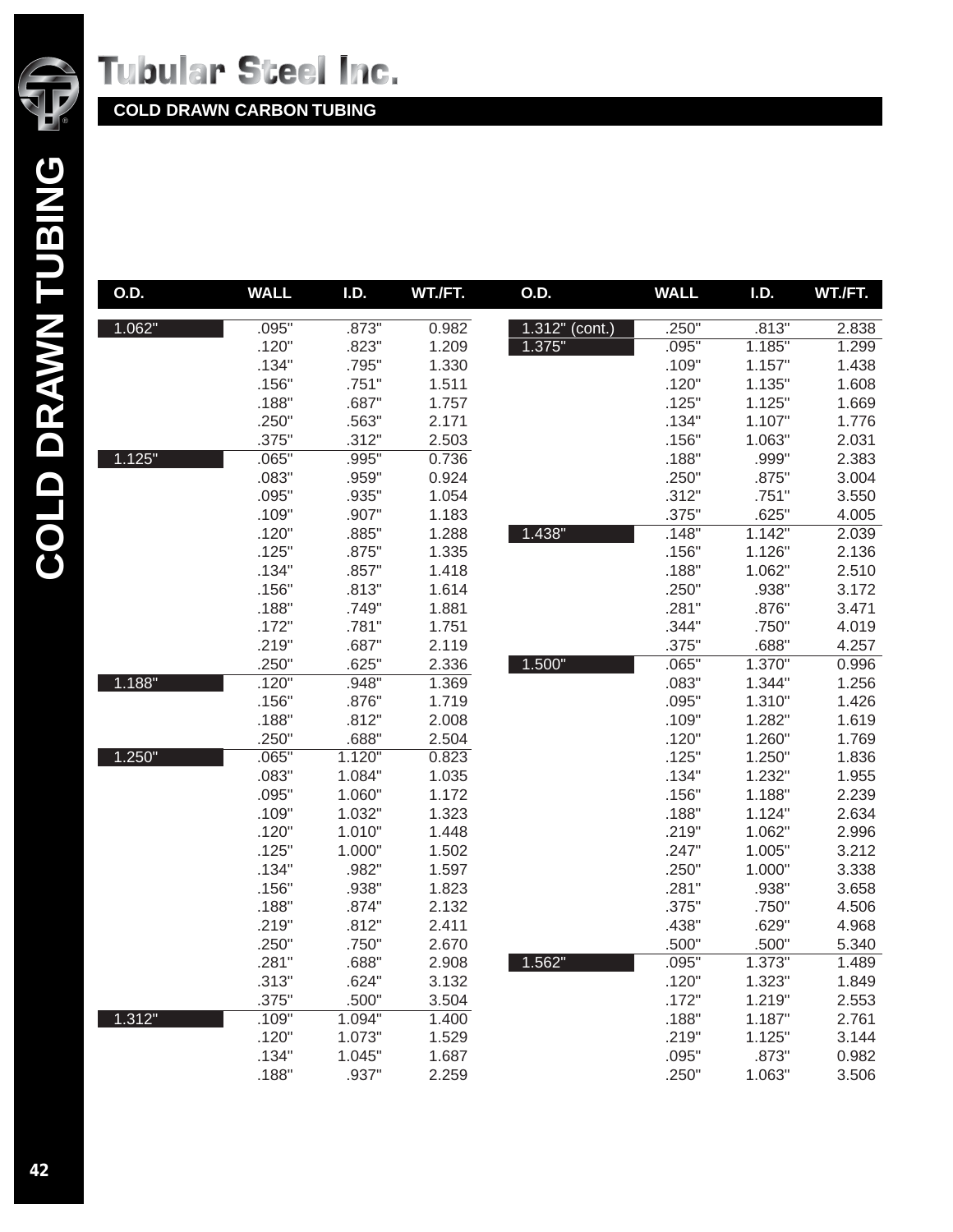| O.D.              | <b>WALL</b> | <b>I.D.</b> | WT./FT. | O.D.              | <b>WALL</b> | I.D.   | WT./FT. |
|-------------------|-------------|-------------|---------|-------------------|-------------|--------|---------|
| $1.562$ " (cont.) | .375"       | .813"       | 4.760   | $1.875$ " (cont.) | .219"       | 1.437" | 3.873   |
| 1.625"            | .065"       | 1.495"      | 1.083   |                   | .250"       | 1.375" | 4.339   |
|                   | .095"       | 1.435"      | 1.552   |                   | .281"       | 1.313" | 4.784   |
|                   | .120"       | 1.385"      | 1.928   |                   | .313"       | 1.249" | 5.222   |
|                   | .125"       | 1.375"      | 1.929   |                   | .375"       | 1.125" | 6.008   |
|                   | .156"       | 1.312"      | 2.447   |                   | .438"       | 1.000" | 6.722   |
|                   | .188"       | 1.249"      | 2.885   |                   | .500"       | .875"  | 7.343   |
|                   | .250"       | 1.125"      | 3.671   | 1.938"            | .219"       | 1.500" | 4.020   |
|                   | .281"       | 1.063"      | 4.033   |                   | .250"       | 1.438" | 4.507   |
|                   | .313"       | .999"       | 4.386   |                   | .375"       | 1.188" | 6.260   |
|                   | .375"       | .875"       | 5.006   | 2.000"            | .065"       | 1.870" | 1.343   |
|                   | .438"       | .750"       | 5.553   |                   | .083"       | 1.834" | 1.699   |
| 1.688"            | .120"       | 1.448"      | 2.010   |                   | .095"       | 1.810" | 1.933   |
|                   | .156"       | 1.376"      | 2.552   |                   | .109"       | 1.782" | 2.201   |
|                   | .188"       | 1.312"      | 3.012   |                   | .120"       | 1.760" | 2.409   |
|                   | .250"       | 1.188"      | 3.838   |                   | .125"       | 1.750" | 2.503   |
| 1.750"            | .065"       | 1.620"      | 1.169   |                   | .134"       | 1.732" | 2.670   |
|                   | .083"       | 1.584"      | 1.477   |                   | .156"       | 1.688" | 3.072   |
|                   | .095"       | 1.560"      | 1.679   |                   | .188"       | 1.624" | 3.638   |
|                   | .109"       | 1.532"      | 1.910   |                   | .219"       | 1.562" | 4.166   |
|                   | .120"       | 1.510"      | 2.089   |                   | .237"       | 1.526" | 4.462   |
|                   | .125"       | 1.500"      | 2.169   |                   | .250"       | 1.500" | 4.673   |
|                   | .156"       | 1.438"      | 2.656   |                   | .281"       | 1.438" | 5.159   |
|                   | .188"       | 1.374"      | 3.136   |                   | .313"       | 1.374" | 5.639   |
|                   | .219"       | 1.312"      | 3.581   |                   | .344"       | 1.312" | 6.080   |
|                   | .250"       | 1.250"      | 4.005   |                   | .375"       | 1.250" | 6.503   |
|                   | .281"       | 1.188"      | 4.409   |                   | .438"       | 1.124" | 7.307   |
|                   | .313"       | 1.124"      | 4.804   |                   | .500"       | 1.000" | 8.010   |
|                   | .344"       | 1.062"      | 5.166   |                   | .563"       | .874"  | 8.641   |
|                   | .365"       | 1.020"      | 5.400   |                   | .625"       | .750"  | 9.178   |
|                   | .375"       | 1.000"      | 5.507   |                   | .750"       | .500"  | 10.013  |
|                   | .438"       | .875"       | 6.137   | 2.125"            | .120"       | 1.885" | 2.570   |
|                   | .500"       | .750"       | 6.675   |                   | .125"       | 1.875" | 2.670   |
| 1.812"            | .156"       | 1.501"      | 2.760   |                   | .134"       | 1.857" | 2.849   |
|                   | .188"       | 1.437"      | 3.262   |                   | .156"       | 1.813" | 3.281   |
|                   | .219"       | 1.375"      | 3.727   |                   | .188"       | 1.749" | 3.889   |
|                   | .250"       | 1.312"      | 4.172   |                   | .219"       | 1.687" | 4.458   |
| 1.875"            | .109"       | 1.657"      | 2.056   |                   | .250"       | 1.625" | 5.006   |
|                   | .120"       | 1.635"      | 2.249   |                   | .313"       | 1.499" | 6.057   |
|                   | .156"       | 1.563"      | 2.864   |                   | .375"       | 1.375" | 7.010   |
|                   | .188"       | 1.499"      | 3.387   |                   | .500"       | 1.125" | 8.678   |

®

 $\sqrt{2}$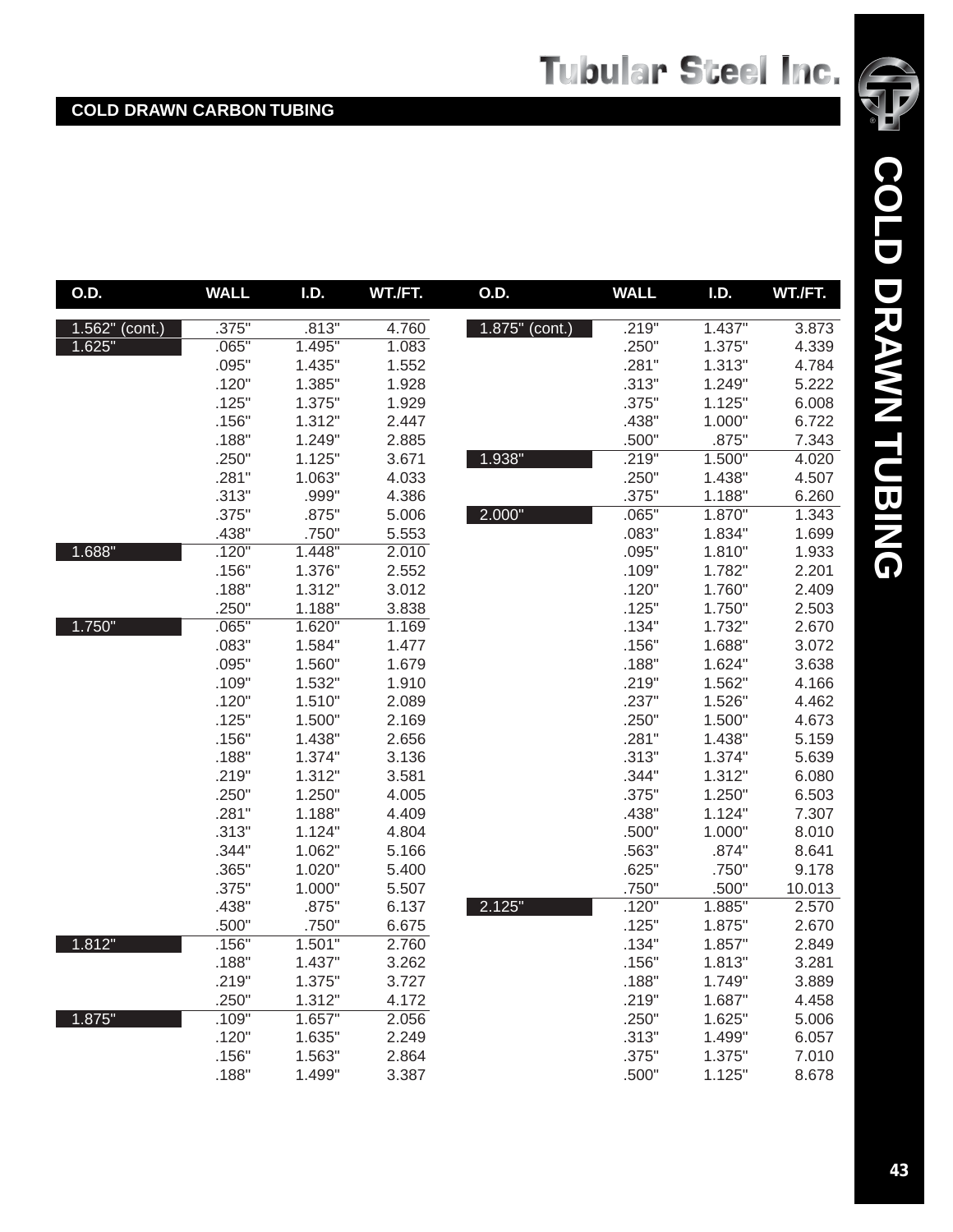

| O.D.   | <b>WALL</b> | I.D.   | WT./FT. | O.D.           | <b>WALL</b> | I.D.   | WT./FT. |
|--------|-------------|--------|---------|----------------|-------------|--------|---------|
| 2.125" | .563"       | .999"  | 9.392   | 2.500" (cont.) | .250"       | 2.000" | 6.008   |
| 2.250" | .095"       | 2.060" | 2.186   |                | .281"       | 1.938" | 6.659   |
|        | .109"       | 2.032" | 2.492   |                | .313"       | 1.874" | 7.311   |
|        | .120"       | 2.010" | 2.730   |                | .344"       | 1.812" | 7.921   |
|        | .125"       | 2.000" | 2.837   |                | .375"       | 1.750" | 8.511   |
|        | .134"       | 1.982" | 3.028   |                | .438"       | 1.624" | 9.646   |
|        | .156"       | 1.938" | 3.489   |                | .500"       | 1.500" | 10.680  |
|        | .188"       | 1.874" | 4.140   |                | .563"       | 1.374" | 11.650  |
|        | .219"       | 1.812" | 4.750   |                | .625"       | 1.250" | 12.520  |
|        | .250"       | 1.750" | 5.340   |                | .750"       | 1.000" | 14.020  |
|        | .281"       | 1.688" | 5.909   | 2.562"         | .188"       | 2.187" | 4.789   |
|        | .313"       | 1.624" | 6.475   |                | .250"       | 2.063" | 8.211   |
|        | .344"       | 1.606" | 7.002   | 2.625"         | .125"       | 2.375" | 3.338   |
|        | .375"       | 1.500" | 7.509   |                | .156"       | 2.313" | 4.114   |
|        | .438"       | 1.374" | 8.476   |                | .188"       | 2.249" | 4.893   |
|        | .500"       | 1.250" | 9.345   |                | .219"       | 2.187" | 5.627   |
|        | .563"       | 1.124" | 10.140  |                | .250"       | 2.125" | 6.341   |
|        | .625"       | 1.000" | 10.847  |                | .313"       | 2.000" | 7.729   |
|        | .750"       | .750"  | 12.015  |                | .315"       | 1.995" | 7.771   |
| 2.375" | .120"       | 2.135" | 2.890   |                | .375"       | 1.875" | 9.011   |
|        | .156"       | 2.063" | 3.697   |                | .438"       | 1.749" | 10.230  |
|        | .188"       | 1.999" | 4.391   |                | .500"       | 1.625" | 11.348  |
|        | .219"       | 1.937" | 5.043   |                | .625"       | 1.375" | 13.350  |
|        | .250"       | 1.875" | 5.674   |                | .750"       | 1.125" | 15.020  |
|        | .281"       | 1.813" | 6.284   | 2.750"         | .095"       | 2.560" | 2.640   |
|        | .313"       | 1.749" | 6.893   |                | .125"       | 2.500" | 3.504   |
|        | .344"       | 1.687" | 7.462   |                | .156"       | 2.438" | 4.322   |
|        | .375"       | 1.625" | 8.010   |                | .188"       | 2.374" | 5.144   |
|        | .438"       | 1.499" | 9.061   |                | .219"       | 2.312" | 5.920   |
|        | .500"       | 1.375" | 10.013  |                | .250"       | 2.250" | 6.675   |
|        | .625"       | 1.125" | 11.681  |                | .281"       | 2.188" | 7.410   |
| 2.500" | .065"       | 2.370" | 1.690   |                | .313"       | 2.124" | 8.147   |
|        | .083"       | 2.334" | 2.143   |                | .344"       | 2.062" | 8.840   |
|        | .095"       | 2.310" | 2.440   |                | .364"       | 2.022" | 9.276   |
|        | .109"       | 2.282" | 2.783   |                | .375"       | 2.000" | 9.512   |
|        | .120"       | 2.260" | 3.050   |                | .438"       | 1.874" | 10.815  |
|        | .125"       | 2.250" | 3.171   |                | .500"       | 1.750" | 12.015  |
|        | .134"       | 2.232" | 3.386   |                | .563"       | 1.625" | 13.150  |
|        | .156"       | 2.188" | 3.905   |                | .625"       | 1.500" | 14.184  |
|        | .188"       | 2.124" | 4.642   |                | .750"       | 1.250" | 16.020  |
|        | .219"       | 2.062" | 5.335   |                | .875"       | 1.000" | 17.522  |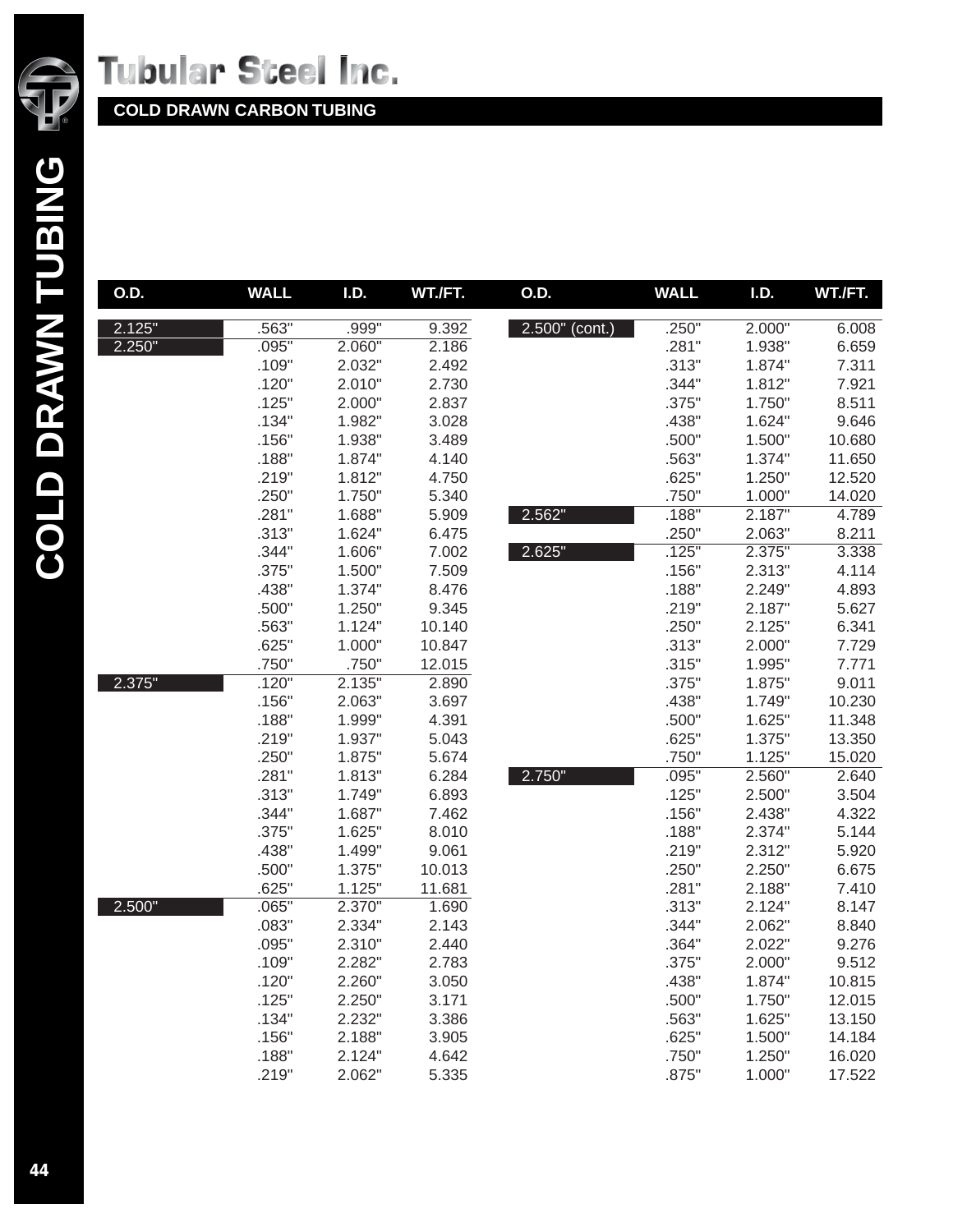| O.D.   | <b>WALL</b> | I.D.   | WT./FT. | O.D.           | <b>WALL</b> | <b>I.D.</b> | WT./FT. |
|--------|-------------|--------|---------|----------------|-------------|-------------|---------|
| 2.875" | .120"       | 2.635" | 3.531   | 3.125" (cont.) | .375"       | 2.375"      | 11.010  |
|        | .125"       | 2.625" | 3.671   |                | .500"       | 2.125"      | 14.020  |
|        | .188"       | 2.499" | 5.395   |                | .750"       | 1.625"      | 19.020  |
|        | .219"       | 2.437" | 6.212   |                | 1.000"      | 1.125"      | 22.700  |
|        | .250"       | 2.375" | 7.009   | 3.250"         | .095"       | 3.060"      | 3.201   |
|        | .313"       | 2.249" | 8.564   |                | .120"       | 3.010"      | 4.011   |
|        | .375"       | 2.125" | 10.013  |                | .125"       | 3.000"      | 4.172   |
|        | .438"       | 1.999" | 11.400  |                | .188"       | 2.874"      | 6.148   |
|        | .500"       | 1.875" | 12.683  |                | .250"       | 2.750"      | 8.010   |
|        | .563"       | 1.799" | 13.902  |                | .281"       | 2.688"      | 8.910   |
|        | .750"       | 1.375" | 17.020  |                | .313"       | 2.624"      | 9.818   |
| 3.000" | .065"       | 2.870" | 2.037   |                | .344"       | 2.562"      | 10.676  |
|        | .083"       | 2.834" | 2.586   |                | .375"       | 2.500"      | 11.514  |
|        | .095"       | 2.810" | 2.947   |                | .438"       | 2.374"      | 13.154  |
|        | .109"       | 2.782" | 3.366   |                | .500"       | 2.250"      | 14.685  |
|        | .120"       | 2.760" | 3.691   |                | .563"       | 2.124"      | 16.157  |
|        | .125"       | 2.750" | 3.838   |                | .625"       | 2.000"      | 17.522  |
|        | .156"       | 2.688" | 4.738   |                | .750"       | 1.750"      | 20.000  |
|        | .188"       | 2.624" | 5.646   |                | .875"       | 1.500"      | 22.194  |
|        | .219"       | 2.562" | 6.505   |                | 1.000"      | 1.250"      | 24.000  |
|        | .250"       | 2.500" | 7.343   | 3.375"         | .125"       | 3.125"      | 4.339   |
|        | .281"       | 2.438" | 8.160   |                | .188"       | 2.999"      | 6.399   |
|        | .313"       | 2.374" | 8.982   |                | .219"       | 2.937"      | 7.382   |
|        | .344"       | 2.312" | 9.578   |                | .250"       | 2.875"      | 8.344   |
|        | .375"       | 2.250" | 10.513  |                | .313"       | 2.749"      | 10.236  |
|        | .438"       | 2.124" | 11.985  |                | .375"       | 2.625"      | 12.015  |
|        | .500"       | 2.000" | 13.350  |                | .438"       | 2.499"      | 13.739  |
|        | .563"       | 1.874" | 14.563  |                | .500"       | 2.375"      | 15.353  |
|        | .625"       | 1.750" | 15.853  |                | .563"       | 2.249"      | 16.908  |
|        | .688"       | 1.625" | 16.988  |                | .625"       | 2.125"      | 18.356  |
|        | .750"       | 1.500" | 18.000  | 3.500"         | .083"       | 3.334"      | 3.029   |
|        | .875"       | 1.375" | 19.858  |                | .095"       | 3.331"      | 3.455   |
|        | 1.000"      | 1.000" | 21.400  |                | .120"       | 3.260"      | 4.332   |
| 3.063" | .534"       | 1.995" | 14.423  |                | .125"       | 3.500"      | 4.652   |
| 3.125" | .120"       | 2.885" | 3.851   |                | .134"       | 3.232"      | 4.817   |
|        | .125"       | 2.875" | 4.005   |                | .188"       | 3.124"      | 6.650   |
|        | .188"       | 2.749" | 5.897   |                | .219"       | 3.062"      | 7.674   |
|        | .250"       | 2.625" | 7.676   |                | .250"       | 3.000"      | 8.678   |
|        | .313"       | 2.499" | 9.400   |                | .281"       | 2.938"      | 9.660   |
|        | .342"       | 2.441" | 10.165  |                | .313"       | 2.874"      | 10.654  |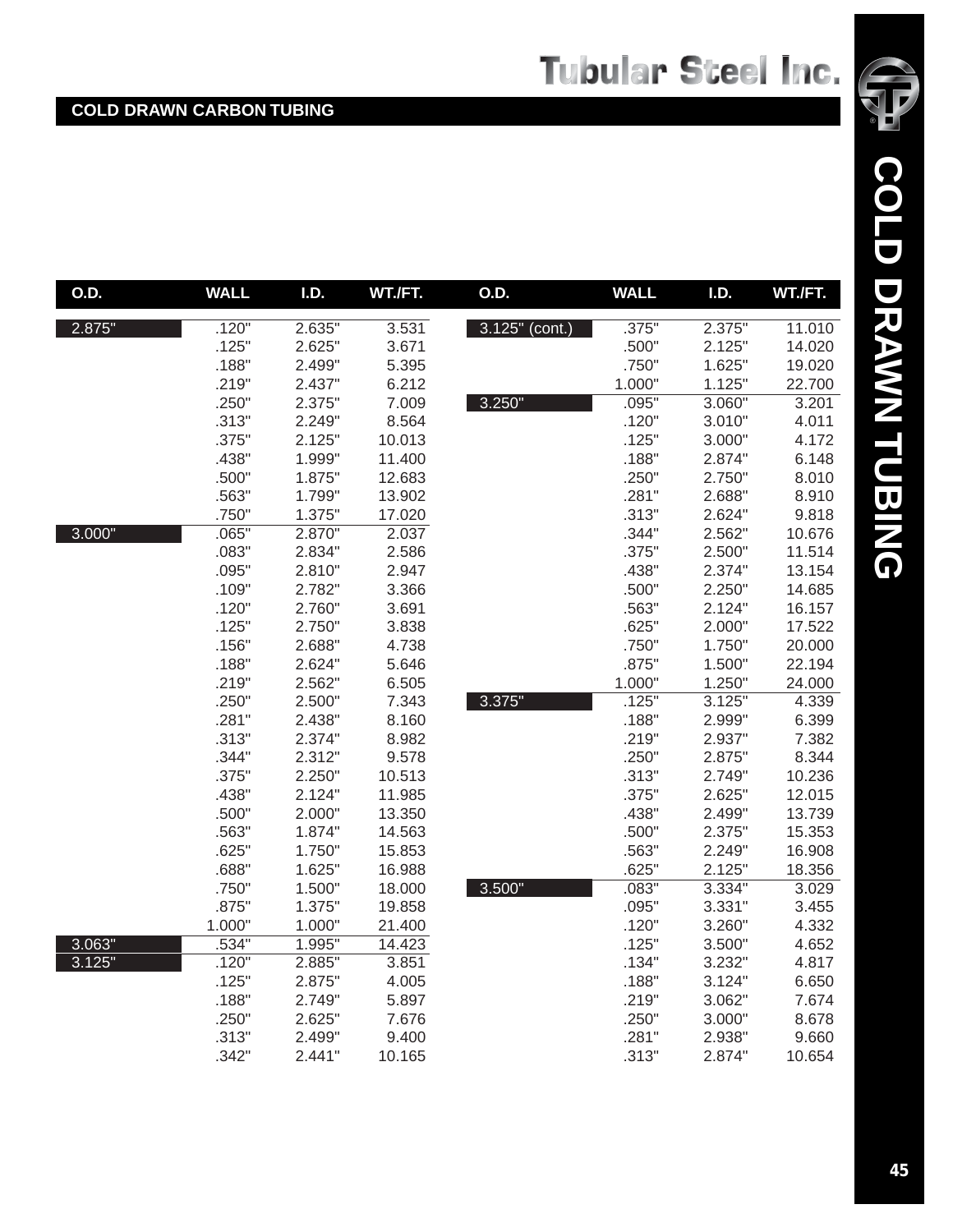

| O.D.           | <b>WALL</b> | I.D.   | WT./FT. | O.D.   | <b>WALL</b> | I.D.   | WT./FT. |
|----------------|-------------|--------|---------|--------|-------------|--------|---------|
| 3.500" (cont.) | .344"       | 2.812" | 11.595  | 4.000" | .065"       | 3.870" | 2.732   |
|                | .375"       | 2.750" | 12.516  |        | .083"       | 3.834" | 3.472   |
|                | .438"       | 2.624" | 14.324  |        | .095"       | 3.810" | 3.962   |
|                | .500"       | 2.500" | 16.020  |        | .125"       | 3.750" | 4.973   |
|                | .563"       | 2.374" | 17.660  |        | .134"       | 3.732" | 5.533   |
|                | .625"       | 2.250" | 19.191  |        | .188"       | 3.624" | 7.654   |
|                | .650"       | 2.200" | 19.785  |        | .219"       | 3.562" | 8.843   |
|                | .750"       | 2.000" | 22.000  |        | .250"       | 3.500" | 10.013  |
|                | .875"       | 1.750" | 24.530  |        | .281"       | 3.438" | 11.161  |
|                | 1.000"      | 1.500" | 26.700  |        | .313"       | 3.374" | 12.325  |
| 3.625"         | .120"       | 3.385" | 4.492   |        | .375"       | 3.250" | 14.518  |
|                | .188"       | 3.249" | 6.901   |        | .438"       | 3.124" | 16.662  |
|                | .250"       | 3.125" | 9.011   |        | .500"       | 3.000" | 18.690  |
|                | .313"       | 2.999" | 11.071  |        | .625"       | 2.750" | 22.528  |
|                | .375"       | 2.875" | 13.016  |        | .750"       | 2.500" | 26.000  |
|                | .438"       | 2.749" | 14.908  |        | .875"       | 2.250" | 29.203  |
|                | .500"       | 2.625" | 16.690  |        | 1.000"      | 2.000" | 32.000  |
|                | .625"       | 2.375" | 20.025  |        | 1.250"      | 1.500" | 36.700  |
|                | .750"       | 2.125" | 23.030  | 4.095" | .180"       | 3.735" | 7.526   |
|                | 1.000"      | 1.625" | 28.035  | 4.125" | .125"       | 3.875" | 5.340   |
| 3.750"         | .109"       | 3.532" | 4.239   |        | .188"       | 3.749" | 7.905   |
|                | .125"       | 3.500" | 4.652   |        | .250"       | 3.625" | 10.346  |
|                | .188"       | 3.374" | 7.152   |        | .375"       | 3.375" | 15.019  |
|                | .250"       | 3.250" | 9.345   |        | .500"       | 3.125" | 19.360  |
|                | .313"       | 3.125" | 11.489  |        | .625"       | 2.875" | 23.363  |
|                | .344"       | 3.062" | 12.513  | 4.250" | .095"       | 4.060" | 4.216   |
|                | .375"       | 3.000" | 13.517  |        | .125"       | 4.000" | 5.293   |
|                | .438"       | 2.875" | 15.493  |        | .188"       | 3.874" | 8.156   |
|                | .500"       | 2.750" | 17.355  |        | .250"       | 3.750" | 10.680  |
|                | .625"       | 2.500" | 20.859  |        | .313"       | 3.624" | 13.161  |
|                | .750"       | 2.250" | 24.030  |        | .375"       | 3.500" | 15.519  |
|                | .875"       | 2.000" | 26.867  |        | .438"       | 3.374" | 17.832  |
|                | 1.000"      | 1.750" | 29.370  |        | .500"       | 3.250" | 20.025  |
| 3.875"         | .188"       | 3.499" | 7.403   |        | .625"       | 3.000" | 24.197  |
|                | .250"       | 3.375" | 9.679   |        | .750"       | 2.750" | 28.000  |
|                | .313"       | 3.249" | 11.907  |        | .875"       | 2.500" | 31.539  |
|                | .375"       | 3.125" | 14.020  |        | 1.000"      | 2.250" | 34.700  |
|                | .500"       | 2.875" | 18.020  | 4.375" | .188"       | 3.999" | 8.407   |
|                | .625"       | 2.625" | 21.693  |        | .250"       | 3.875" | 11.014  |
|                | .750"       | 2.375" | 25.030  |        | .313"       | 3.749" | 13.579  |
|                | 1.000"      | 1.875" | 30.710  |        | .375"       | 3.625" | 16.020  |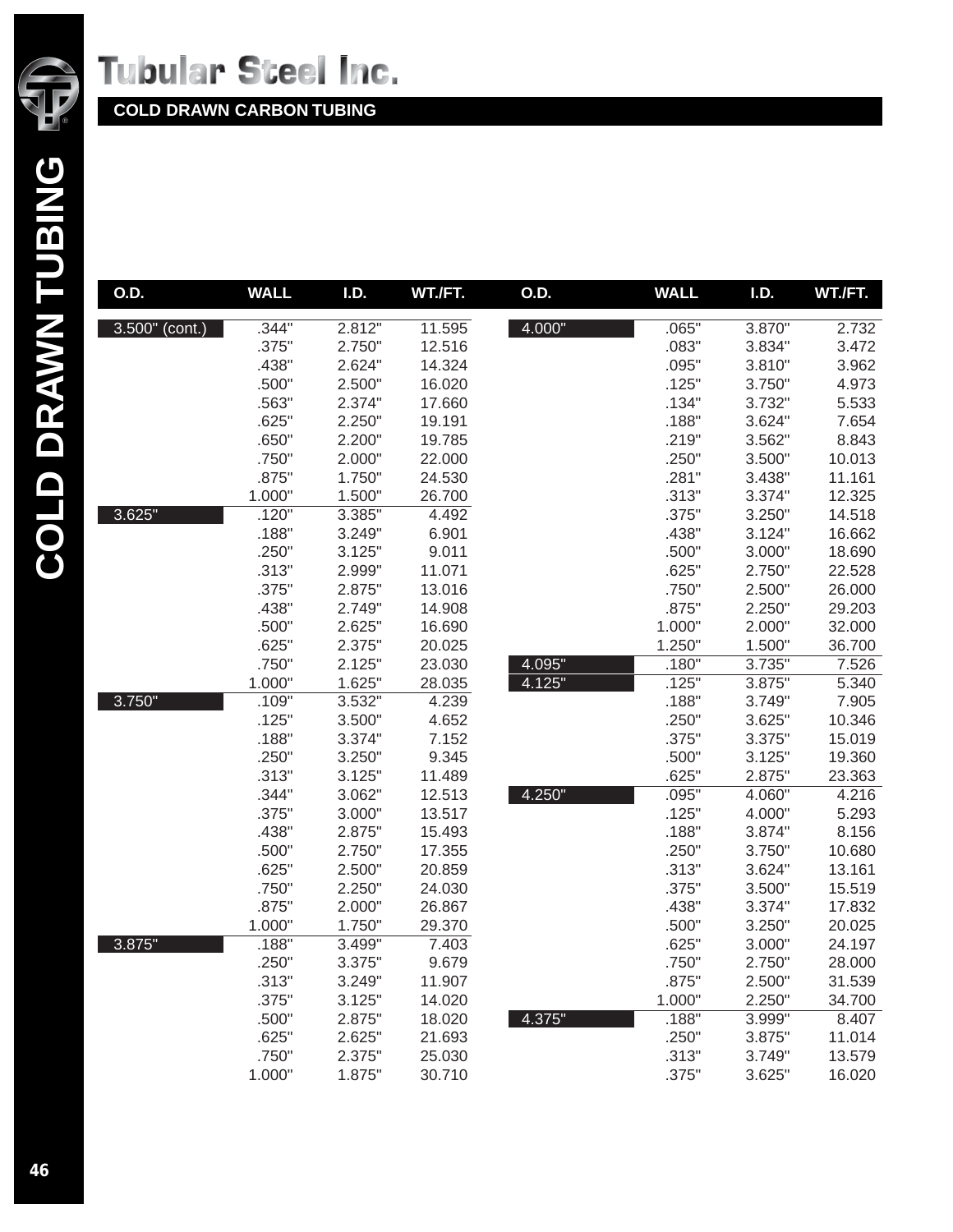| O.D.              | <b>WALL</b> | I.D.   | WT./FT. | O.D.              | <b>WALL</b> | I.D.   | WT./FT. |
|-------------------|-------------|--------|---------|-------------------|-------------|--------|---------|
| $4.375''$ (cont.) | .500"       | 3.375" | 20.690  | $5.000$ " (cont.) | .438"       | 4.124" | 21.340  |
|                   | .625"       | 3.125" | 25.031  |                   | .500"       | 4.000" | 24.030  |
|                   | .750"       | 2.875" | 29.040  |                   | .625"       | 3.750" | 29.200  |
|                   | 1.000"      | 2.375" | 36.050  |                   | .750"       | 3.500" | 34.043  |
| 4.500"            | .095"       | 4.310" | 4.469   |                   | .875"       | 3.250" | 38.548  |
|                   | .125"       | 4.250" | 5.613   |                   | 1.000"      | 3.000" | 42.700  |
|                   | .134"       | 4.232" | 6.248   |                   | 1.250"      | 2.500" | 50.063  |
|                   | .188"       | 4.124" | 8.658   | 5.125"            | .312"       | 4.500" | 16.085  |
|                   | .219"       | 4.062" | 10.013  |                   | .375"       | 4.375" | 19.023  |
|                   | .250"       | 4.000" | 11.348  |                   | .500"       | 4.125" | 24.697  |
|                   | .313"       | 3.874" | 13.996  | 5.250"            | .125"       | 5.000" | 6.842   |
|                   | .375"       | 3.750" | 16.521  |                   | .188"       | 4.874" | 10.164  |
|                   | .438"       | 3.624" | 19.001  |                   | .250"       | 4.750" | 13.350  |
|                   | .500"       | 3.500" | 21.360  |                   | .313"       | 4.624" | 16.504  |
|                   | .625"       | 3.250" | 25.866  |                   | .375"       | 4.500" | 19.524  |
|                   | .750"       | 3.000" | 30.000  |                   | .500"       | 4.250" | 25.365  |
|                   | .875"       | 2.750" | 33.876  |                   | .625"       | 4.000" | 30.870  |
|                   | 1.000"      | 2.500" | 37.400  |                   | .750"       | 3.750" | 36.045  |
|                   | 1.250"      | 2.000" | 43.330  |                   | 1.000"      | 3.250" | 45.400  |
| 4.625"            | .188"       | 4.249" | 8.909   |                   | 1.250"      | 2.750" | 53.400  |
|                   | .250"       | 4.125" | 11.681  | 5.375"            | .188"       | 4.999" | 10.415  |
|                   | .313"       | 3.999" | 13.037  |                   | .250"       | 4.875" | 13.684  |
|                   | .375"       | 3.875" | 17.021  |                   | .500"       | 4.375" | 26.030  |
|                   | .500"       | 3.625" | 22.030  | 5.500"            | .125"       | 5.250" | 7.176   |
|                   | .625"       | 3.375" | 26.700  |                   | .188"       | 5.124" | 10.666  |
| 4.750"            | .125"       | 4.500" | 6.174   |                   | .219"       | 5.062" | 12.352  |
|                   | .188"       | 4.374" | 9.160   |                   | .250"       | 5.000" | 14.018  |
|                   | .250"       | 4.250" | 12.015  |                   | .313"       | 4.874" | 17.339  |
|                   | .312"       | 4.125" | 14.832  |                   | .375"       | 4.750" | 20.526  |
|                   | .375"       | 4.000" | 17.522  |                   | .438"       | 4.624" | 23.679  |
|                   | .438"       | 3.874" | 20.171  |                   | .500"       | 4.500" | 26.700  |
|                   | .500"       | 3.750" | 22.695  |                   | .625"       | 4.250" | 32.540  |
|                   | .625"       | 3.500" | 27.534  |                   | .750"       | 4.000" | 38.048  |
|                   | .750"       | 3.250" | 32.000  |                   | 1.000"      | 3.500" | 48.060  |
|                   | 1.000"      | 2.750" | 40.100  |                   | 1.125"      | 3.250" | 52.566  |
|                   | 1.250"      | 2.250" | 46.700  | 5.750"            | .125"       | 5.500" | 7.509   |
| 5.000"            | .125"       | 4.750" | 6.508   |                   | .188"       | 5.374" | 11.168  |
|                   | .188"       | 4.624" | 9.662   |                   | .250"       | 5.250" | 14.685  |
|                   | .219"       | 4.562" | 11.182  |                   | .313"       | 5.124" | 18.175  |
|                   | .250"       | 4.500" | 12.683  |                   | .375"       | 5.000" | 21.527  |
|                   | .313"       | 4.374" | 15.688  |                   | .500"       | 4.750" | 28.035  |
|                   | .375"       | 4.250" | 18.523  |                   | .625"       | 4.500" | 34.200  |

**COLD DRAWN TUBING**

COLD DRAWN TUBING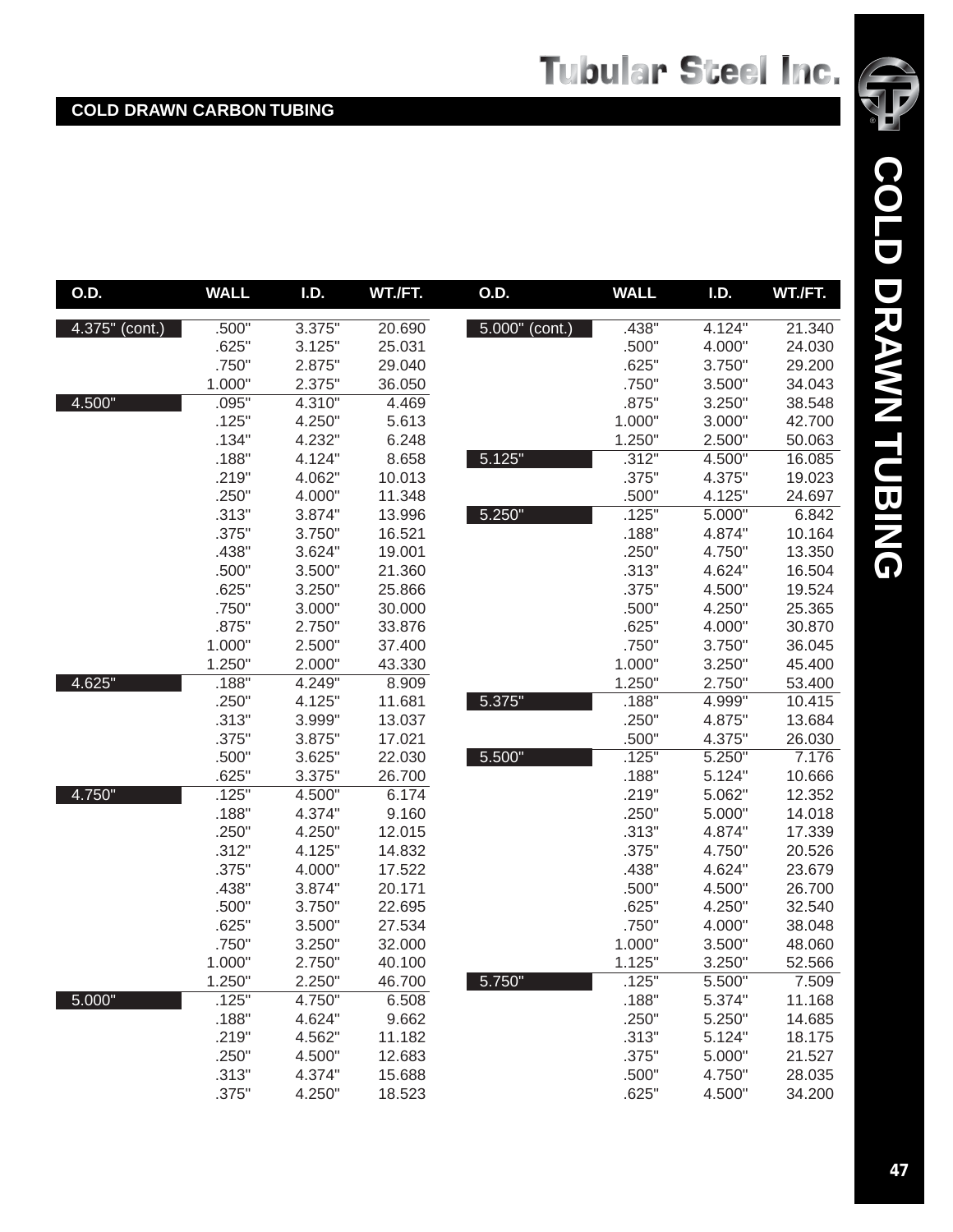

| O.D.              | <b>WALL</b> | I.D.   | WT./FT. | O.D.           | <b>WALL</b> | I.D.   | WT./FT. |
|-------------------|-------------|--------|---------|----------------|-------------|--------|---------|
| $5.750$ " (cont.) | .750"       | 4.250" | 40.050  | 7.000" (cont.) | .500"       | 6.000" | 34.710  |
|                   | 1.000"      | 3.750" | 50.700  |                | .625"       | 5.750" | 42.600  |
| 6.000"            | .125"       | 5.750" | 7.834   |                | .750"       | 5.500" | 50.063  |
|                   | .188"       | 5.624" | 11.670  |                | 1.000"      | 5.000" | 64.100  |
|                   | .250"       | 5.500" | 15.353  |                | 1.250"      | 4.500" | 76.763  |
|                   | .313"       | 5.374" | 19.011  | 7.250"         | .188"       | 6.874" | 14.179  |
|                   | .375"       | 5.250" | 22.528  |                | .250"       | 6.750" | 18.690  |
|                   | .438"       | 5.124" | 26.018  |                | .375"       | 6.500" | 27.534  |
|                   | .500"       | 5.000" | 29.370  |                | .500"       | 6.250" | 36.045  |
|                   | .625"       | 4.750" | 35.900  |                | .625"       | 6.000" | 44.200  |
|                   | .750"       | 4.500" | 42.053  |                | 1.000"      | 5.250" | 66.800  |
|                   | 1.000"      | 4.000" | 53.400  | 7.500"         | .188"       | 7.125" | 14.681  |
|                   | 1.250"      | 3.500" | 63.413  |                | .250"       | 7.000" | 19.358  |
| 6.250"            | .125"       | 6.000" | 8.177   |                | .375"       | 6.750" | 28.536  |
|                   | .188"       | 5.874" | 12.172  |                | .500"       | 6.500" | 37.380  |
|                   | .250"       | 5.750" | 16.020  |                | .625"       | 6.250" | 45.900  |
|                   | .313"       | 5.624" | 19.846  |                | .750"       | 6.000" | 54.068  |
|                   | .375"       | 5.500" | 23.529  |                | 1.000"      | 5.500" | 69.400  |
|                   | .500"       | 5.250" | 30.705  |                | 1.250"      | 5.000" | 83.438  |
|                   | .625"       | 5.000" | 37.557  | 7.750"         | .250"       | 7.250" | 20.025  |
|                   | .750"       | 4.750" | 44.055  |                | .375"       | 7.000" | 29.539  |
|                   | 1.000"      | 4.250" | 56.100  |                | .500"       | 6.750" | 38.715  |
| 6.500"            | .188"       | 6.124" | 12.673  |                | .750"       | 6.250" | 56.070  |
|                   | .250"       | 6.000" | 16.688  |                | 1.000"      | 5.750" | 72.090  |
|                   | .375"       | 5.750" | 24.531  | 8.000"         | .250"       | 7.500" | 20.693  |
|                   | .500"       | 5.500" | 32.040  |                | .375"       | 7.250" | 30.538  |
|                   | .625"       | 5.250" | 39.216  |                | .500"       | 7.000" | 40.050  |
|                   | .750"       | 5.000" | 46.058  |                | .625"       | 6.750" | 49.200  |
|                   | .875"       | 4.750" | 52.566  |                | 1.000"      | 6.000" | 74.800  |
|                   | 1.000"      | 4.500" | 58.700  | 8.250"         | .250"       | 7.750" | 21.360  |
|                   | 1.250"      | 4.000" | 70.088  |                | .375"       | 7.500" | 31.539  |
| 6.750"            | .250"       | 6.250" | 17.355  |                | .500"       | 7.250" | 41.385  |
|                   | .375"       | 6.000" | 25.532  |                | .625"       | 7.000" | 50.900  |
|                   | .500"       | 5.750" | 33.375  |                | 1.000"      | 6.250" | 77.430  |
|                   | .625"       | 5.500" | 40.884  | 8.500"         | .250"       | 8.000" | 22.028  |
|                   | .750"       | 5.250" | 48.060  |                | .375"       | 7.750" | 32.541  |
|                   | 1.000"      | 4.750" | 61.400  |                | .500"       | 7.500" | 42.720  |
| 7.000"            | .188"       | 6.624" | 13.677  |                | .625"       | 7.250" | 52.570  |
|                   | .250"       | 6.500" | 18.023  |                | 1.000"      | 6.500" | 80.100  |
|                   | .312"       | 6.376" | 22.354  | 8.750"         | .250"       | 8.250" | 22.695  |
|                   | .375"       | 6.250" | 26.533  |                | .313"       | 8.124" | 28.204  |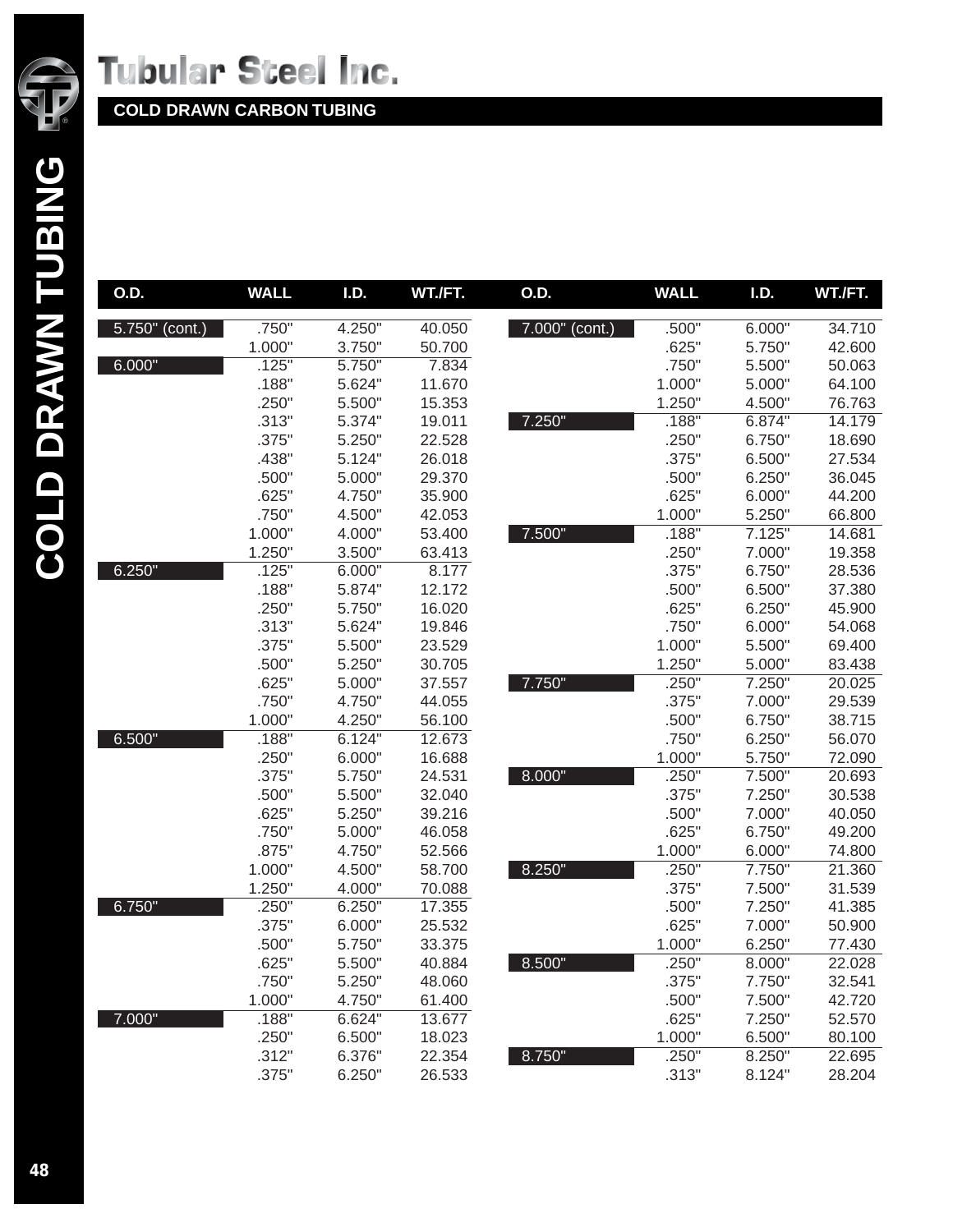| O.D.           | <b>WALL</b> | I.D.    | WT./FT. | O.D.            | <b>WALL</b> | I.D.    | WT./FT. |
|----------------|-------------|---------|---------|-----------------|-------------|---------|---------|
| 8.750" (cont.) | .375"       | 8.000"  | 33.542  | 10.500" (cont.) | .750"       | 9.500"  | 78.098  |
|                | .500"       | 7.750"  | 44.055  |                 | 1.000"      | 8.750"  | 101.500 |
|                | .625"       | 7.500"  | 54.234  | 10.750"         | .250"       | 10.250" | 28.035  |
|                | .750"       | 7.250"  | 64.080  |                 | .375"       | 10.000" | 41.552  |
|                | 1.000"      | 6.750"  | 82.800  |                 | .500"       | 9.750"  | 54.735  |
| 9.000"         | .250"       | 8.500"  | 23.363  |                 | 1.000"      | 8.750"  | 104.100 |
|                | .375"       | 8.250"  | 34.543  | 11.000"         | .250"       | 10.500" | 28.703  |
|                | .500"       | 8.000"  | 45.390  |                 | .375"       | 10.250" | 42.553  |
|                | .625"       | 7.750"  | 53.900  |                 | .500"       | 10.000" | 56.070  |
|                | .750"       | 7.500"  | 66.083  |                 | .750"       | 9.500"  | 82.100  |
|                | 1.000"      | 7.000"  | 85.400  |                 | 1.000"      | 9.000"  | 106.800 |
| 9.250"         | .250"       | 8.750"  | 24.030  | 11.250"         | .250"       | 10.750" | 29.370  |
|                | .375"       | 8.500"  | 35.544  |                 | .375"       | 10.500" | 43.554  |
|                | .500"       | 8.250"  | 46.725  |                 | .500"       | 10.250" | 57.405  |
|                | .625"       | 8.000"  | 57.570  |                 | .750"       | 9.750"  | 84.100  |
|                | 1.000"      | 7.250"  | 88.100  |                 | 1.000"      | 9.250"  | 109.500 |
| 9.500"         | .250"       | 9.000"  | 24.698  | 11.500"         | .250"       | 11.000" | 30.038  |
|                | .313"       | 8.874"  | 30.711  |                 | .375"       | 10.750" | 44.556  |
|                | .375"       | 8.750"  | 36.546  |                 | .500"       | 10.500" | 58.740  |
|                | .500"       | 8.500"  | 48.060  |                 | .750"       | 10.000" | 86.100  |
|                | .625"       | 8.250"  | 59.241  |                 | 1.000"      | 9.500"  | 112.100 |
|                | 1.000"      | 7.500"  | 90.800  | 11.750"         | .250"       | 11.250" | 30.705  |
| 9.750"         | .250"       | 9.250"  | 25.365  |                 | .375"       | 11.000" | 45.557  |
|                | .375"       | 9.000"  | 37.547  |                 | .500"       | 10.750" | 60.075  |
|                | .500"       | 8.750"  | 49.395  |                 | .750"       | 10.250" | 88.100  |
|                | .625"       | 8.500"  | 60.909  |                 | 1.000"      | 9.750"  | 114.800 |
|                | .750"       | 8.250"  | 72.090  | 12.000"         | .250"       | 11.500" | 31.373  |
| 10.000"        | .250"       | 9.500"  | 26.033  |                 | .375"       | 11.250" | 46.558  |
|                | .375"       | 9.250"  | 38.548  |                 | .500"       | 11.000" | 61.410  |
|                | .500"       | 9.000"  | 50.730  |                 | .750"       | 10.500" | 90.100  |
|                | .625"       | 8.750"  | 62.600  |                 | 1.000"      | 10.000" | 117.500 |
|                | .750"       | 8.500"  | 74.093  | 12.250"         | .250"       | 11.750" | 32.040  |
|                | 1.000"      | 8.000"  | 96.100  |                 | .375"       | 11.500" | 47.559  |
|                | 1.250"      | 7.500"  | 116.813 |                 | .500"       | 11.250" | 62.750  |
| 10.250"        | .250"       | 9.750"  | 26.700  |                 | .750"       | 10.750" | 92.100  |
|                | .375"       | 9.500"  | 39.549  |                 | 1.000"      | 10.250" | 120.200 |
|                | .500"       | 9.250"  | 52.065  | 12.500"         | .250"       | 12.000" | 32.708  |
|                | 1.000"      | 8.250"  | 98.800  |                 | .375"       | 11.750" | 48.561  |
| 10.500"        | .250"       | 10.000" | 27.368  |                 | .500"       | 11.500" | 64.080  |
|                | .375"       | 9.750"  | 40.551  | 12.750"         | .375"       | 12.000" | 49.600  |
|                | .500"       | 9.500"  | 53.400  |                 | .500"       | 11.750" | 65.400  |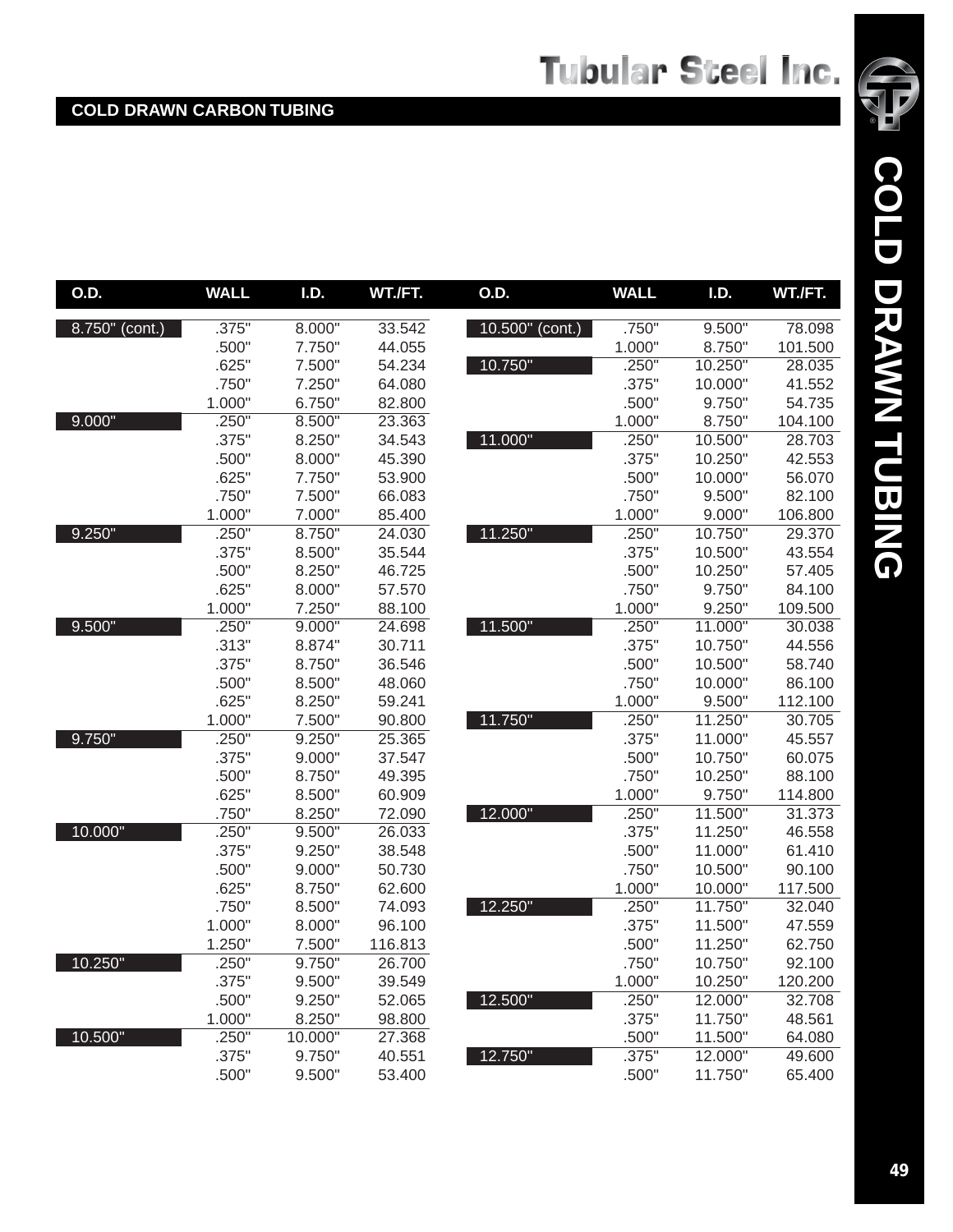

**COLD DRAWN CARBON TUBING**

| <b>O.D.</b> | <b>WALL</b> | I.D.    | WT./FT. | <b>O.D.</b> | <b>WALL</b> | I.D.    | WT./FT. |
|-------------|-------------|---------|---------|-------------|-------------|---------|---------|
|             |             |         |         |             |             |         |         |
| 13.000"     | .250"       | 12.500" | 34.043  | 14.000"     | .375"       | 13.250" | 54.600  |
|             | .375"       | 12.250" | 50.563  |             | .500"       | 13.000" | 72.100  |
|             | .500"       | 12.000" | 66.750  | 14.250"     | .375"       | 13.500" | 55.569  |
| 13.250"     | .250"       | 12.750" | 34.710  |             | .500"       | 13.250" | 73.425  |
|             | .375"       | 12.500" | 51.564  | 14.500"     | .375"       | 13.750" | 56.571  |
|             | .500"       | 12.250" | 68.085  |             | .500"       | 13.500" | 74.760  |
| 13.500"     | .375"       | 12.750" | 52.566  | 14.750"     | .375"       | 14.000" | 57.572  |
|             | .500"       | 12.500" | 69.420  |             | .500"       | 13.750" | 76.095  |
| 13.750"     | .375"       | 13.000" | 53.567  | 15.000"     | .375"       | 14.250" | 58,570  |
|             | .500"       | 12.750" | 70.755  |             | .500"       | 14.000" | 77.400  |

### **COLD DRAWN J.I.C. HYDRAULIC TUBING**

| O.D.  | <b>WALL</b> | I.D.  | WT./FT. | <b>O.D.</b>      | <b>WALL</b> | I.D.   | WT./FT. |
|-------|-------------|-------|---------|------------------|-------------|--------|---------|
| .250" | .028"       | .194" | .066    | $.750$ " (cont.) | .083"       | .584"  | .591    |
|       | .035"       | .180" | .080    |                  | .095"       | .560"  | .665    |
|       | .049"       | .152" | .105    |                  | .109"       | .532"  | .746    |
|       | .065"       | .120" | .128    |                  | .120"       | .510"  | .807    |
| .312" | .028"       | .257" | .080    | .875"            | .049"       | .777"  | .432    |
|       | .035"       | .243" | .104    |                  | .065"       | .745"  | .562    |
|       | .049"       | .215" | .138    |                  | .095"       | .685"  | .791    |
|       | .065"       | .183" | .172    | 1.000"           | .049"       | .902"  | .498    |
| .375" | .035"       | .305" | .127    |                  | .065"       | .870"  | .649    |
|       | .049"       | .277" | .171    |                  | .083"       | .834"  | .813    |
|       | .058"       | .259" | .196    |                  | .095"       | .810"  | .918    |
|       | .065"       | .245" | .215    |                  | .109"       | .782"  | 1.037   |
|       | .083"       | .209" | .259    |                  | .120"       | .760"  | 1.128   |
| .500" | .035"       | .430" | .174    | 1.125"           | .065"       | .995"  | .736    |
|       | .049"       | .402" | .236    | 1.250"           | .065"       | 1.120" | .823    |
|       | .065"       | .370" | .302    |                  | .095"       | 1.060" | 1.172   |
|       | .083"       | .334" | .370    |                  | .120"       | 1.010" | 1.448   |
|       | .095"       | .310" | .411    |                  | .134"       | .982"  | 1.597   |
| .625" | .035"       | .555" | .221    | 1.500"           | .065"       | 1.370" | .996    |
|       | .049"       | .527" | .301    |                  | .095"       | 1.310" | 1.426   |
|       | .065"       | .495" | .389    |                  | .120"       | 1.260" | 1.769   |
|       | .083"       | .459" | .481    |                  | .134"       | 1.232" | 1.954   |
|       | .095"       | .435" | .538    |                  | .156"       | 1.188" | 2.239   |
| .750" | .035"       | .680" | .267    | 1.750"           | .065"       | 1.620" | 1.170   |
|       | .049"       | .652" | .367    | 2.000"           | .065"       | 1.870" | 1.343   |
|       | .065"       | .620" | .476    |                  | .095"       | 1.810" | 1.933   |